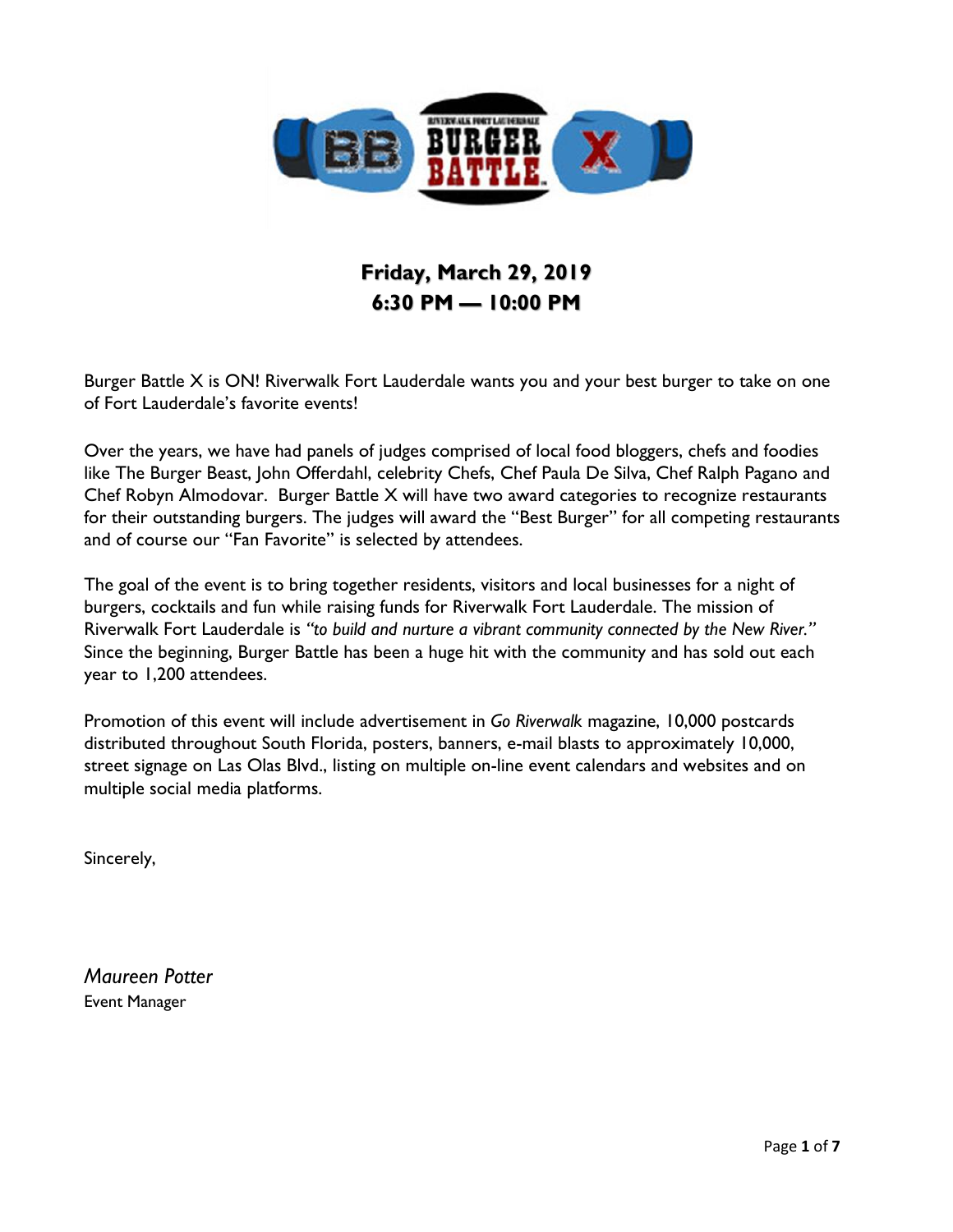

### **BURGER BATTLE X CONTENDER PACKAGE**

### **"BEST BURGER" WINNER WILL RECEIVE THE FOLLOWING:**

- Title of "Best Burger" and bragging rights for an entire year
- The Burger Battle "Champion" trophy for display at your establishment (you keep)
- Congratulatory ad related to the Burger Battle X announcing the "Best Burger" in *Go Riverwalk* Magazine.
- Editorial in *Go Riverwalk* Magazine about the winner of Riverwalk Fort Lauderdale Burger Battle X featuring the winning restaurant, burger details and chef (if applicable)
- Inclusion in the Riverwalk Exclusive page in *Go Riverwalk* Magazine as the "Best Burger"
- Inclusion in social media and post press releases as the "Best Burger" winner

### **"FAN FAVORITE"WINNER WILL RECEIVE THE FOLLOWING:**

- Title of "Fan Favorite" and bragging rights for an entire year
- "Fan Favorite" trophy for display at your establishment (you keep)
- Listing on the congratulatory ad related to the Burger Battle announcing the "Fan Favorite" in *Go Riverwalk* Magazine
- Inclusion in the Riverwalk Exclusive page in *Go Riverwalk* Magazine as the "Fan Favorite" winner
- Inclusion in social media and post press releases as the "Fan Favorite" winner

### **PARTICIPATING RESTAURANTS WILL RECEIVE THE FOLLOWING:**

- Listing in press releases
- Listing placed on www.GoRiverwalk.com with link to your website
- Promotions on multiple social media platforms
- Logo placement on full page ad in Go Riverwalk magazine (March issue)
- Logo to be placed on 10,000 postcards to be distributed throughout South Florida
- Logo placed on event posters to be placed throughout South Florida
- Reserved location ( $12x12$ ) at the event, including, two 8 ft-tables, one linen and signage with your restaurant's name
- **Access to electricity (110 amp) with prior reservation**
- Logo recognition in the post event article in *GoRiverwalk* magazine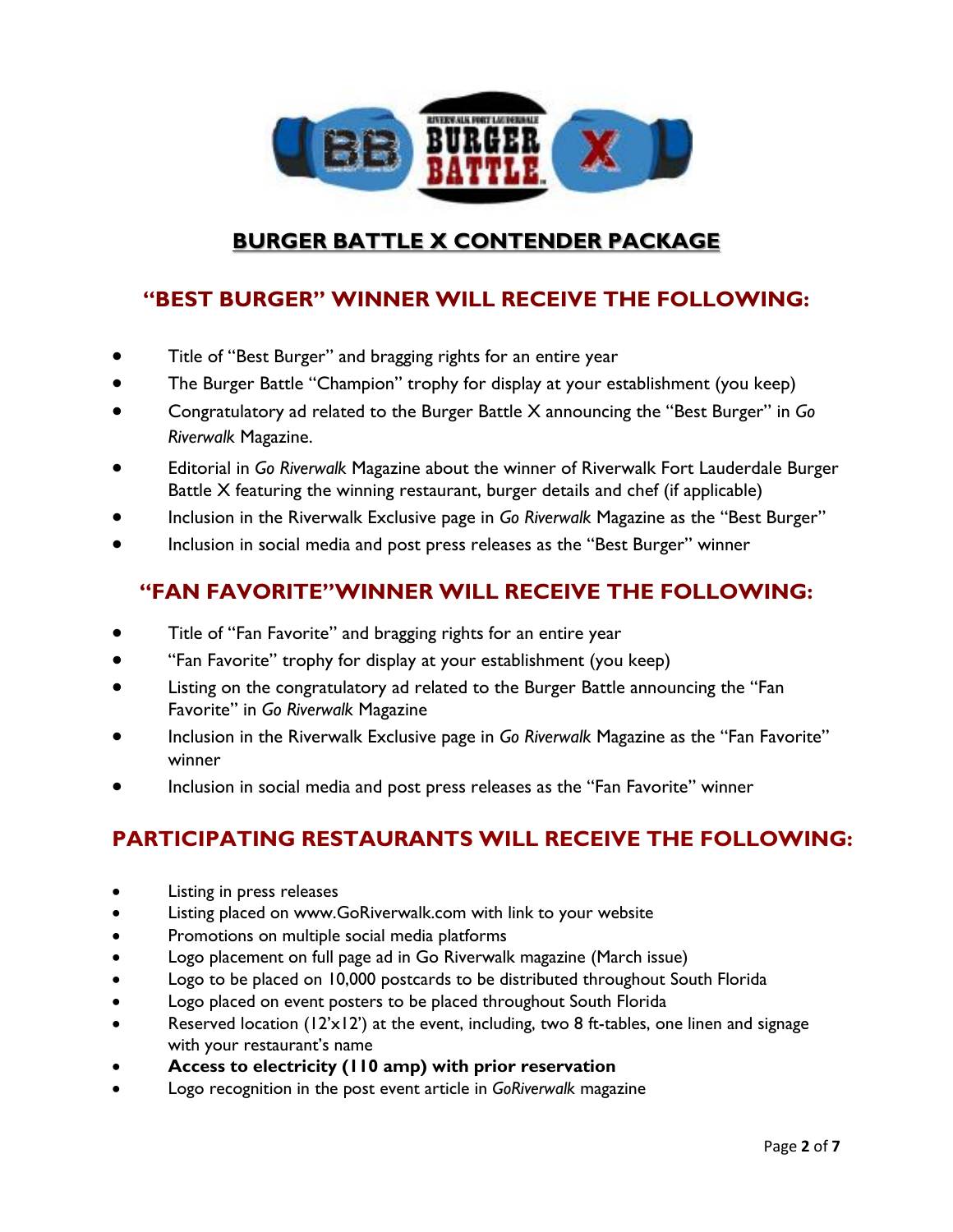### **RESTAURANT WILL PROVIDE THE FOLLOWING:**

- Provide 600 portions of individual "taste-sized" burgers for attendees (can be sliders or fullsize burgers cut into quarters)
- **Burgers may be beef or alternative (ie. Turkey, Vegetable based, etc…)**
- Grill and/or any other cooking equipment needed to cook burgers
- A canopy, no larger than 12'x12'. No make shift tents or umbrellas will be accepted.
- Necessary napkins, paper plates and utensils. **Note: Judges samples must not have branding of any kind, as it is a blind tasting.**
- Staff to serve food, and clean up booth site after event
- A valid, fully charged fire extinguisher, appropriate with the type of cooking you will be doing. The red fire extinguisher is sufficient if you are using a flat top or flame grill. If you are going to be frying- YOU MUST HAVE A CLASS K FIRE EXTINGUISHER AS WELL; this is the SILVER one for use with grease. ("*A fire extinguisher is required for each food booth. If a propane tank is used for a fuel source, it must be secured on the outside of the booth. A Fire inspection is required for all food booths" per The City of Fort Lauderdale).* If you do not have the proper fire extinguisher(s) when you are inspected by the Fire Inspector, you will NOT be permitted to participate in the event.
- At least one trash can to have within your booth. (cleaning staff will remove trash periodically)
- Hand washing station and additional utensils as required by the Health Department.
- Set up by 4:00 p.m. the day of the event for inspection by the Fire Marshall and Health Inspector
- Promote the event with postcards and posters at your restaurant prior to the event (Riverwalk Fort Lauderdale to provide) as well as any additional media including Facebook, Twitter, online calendars etc.
- Provide 2 certificates of additionally insured by **March 1 st 2019**.

**Insurance Requirement:** Two (2) copies of certificates of additional insurance for: 1-Riverwalk Fort Lauderdale & 1- City of Fort Lauderdale by March 1st; specifying:

- General Liability Value is \$1,000,000 each occurrence
- 1. \$100,000 damage to rented premises
- 2. \$1,000,000 personal injury
- 3. \$2,000,000 aggregate
- 4. Accord 25 is the correct form for additionally insured Certificate of Liability Insurance

**Description of Operations:** This Certificate holder is named as an additionally insured on the general liability policy but only with respect to liability claims arising out of the negligence of the named insured.

### **Certificate Holder: (#1) Certificate Holder: (#2)**

Riverwalk Fort Lauderdale **City of Fort Lauderdale** 888 E. Las Olas Blvd, Suite 210 100 N. Andrews Avenue Fort Lauderdale, FL 33301 Fort Lauderdale, FL 33301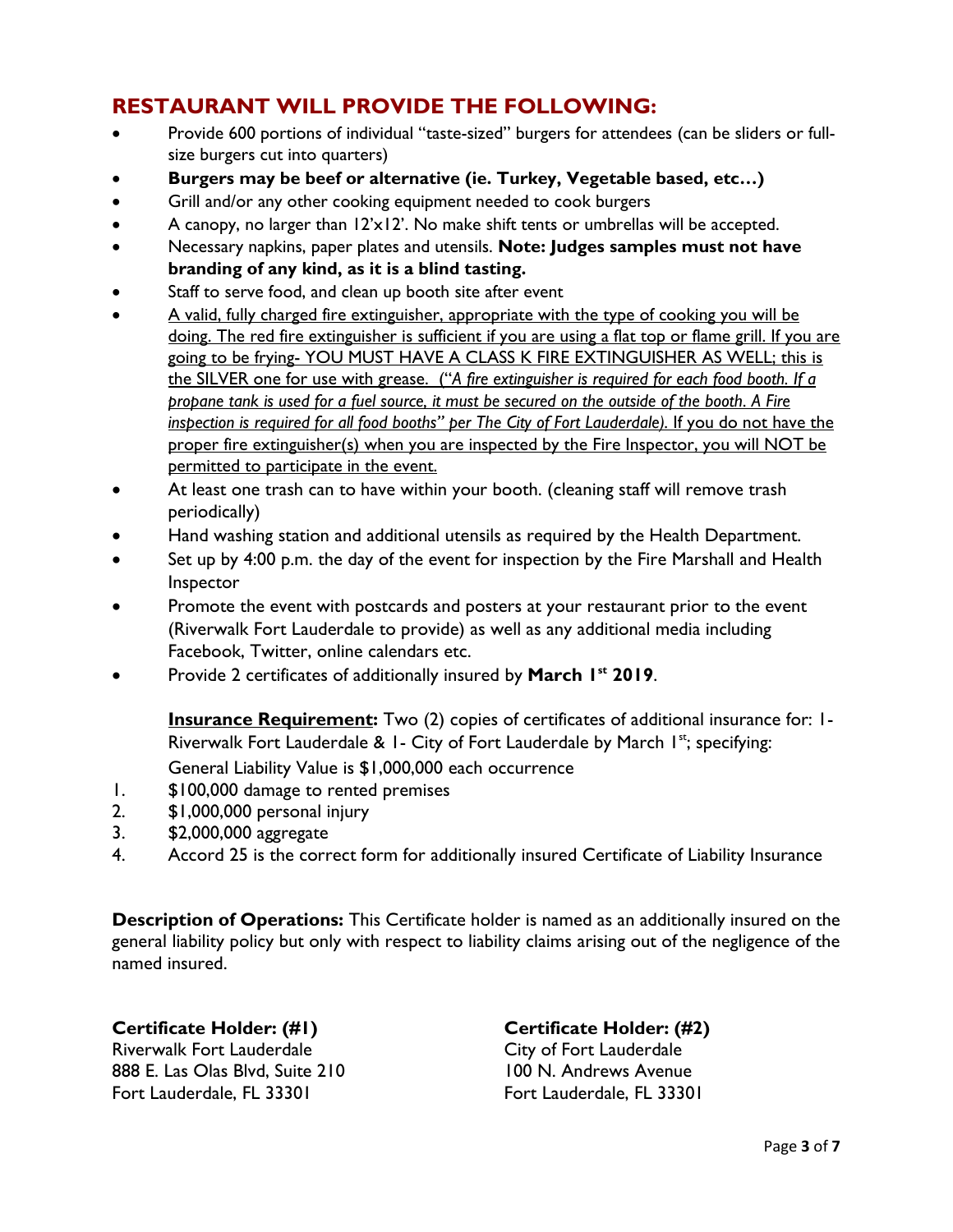# **COMPLETED AGREEMENT AND HI-RESOLUTION LOGO MUST BE RECEIVED BY FEBRUARY 5, 2019 TO BE INCLUDED IN ALL PRINTED ADVERTISING MATERIALS.**

### **Additional Details:**

**Event Location:** 32 East Las Olas Boulevard, Fort Lauderdale (Huizenga Plaza)

**Event Date & Hours:** Friday, March 29 – 6:30 PM to 10 PM

**Loading & Unloading:** You may unload at the round-about off of SE I<sup>st</sup> Avenue; south of Las Olas Blvd. Please note that trucks are prohibited from driving into the park, so plan to bring a hand cart of some kind to be able to haul your materials to your booth. Unload your items as quickly as possible and move your vehicle so that the next person can unload. This street is **not** closed, does not have any parking spaces available and is an entrance to the condominium which must remain accessible for the residents.

**Set – Up:** You may begin to set up any time after 10:00 a.m. and **must be completed by 4:00 p.m. for fire and health inspection**. \*See attached checklist for all Health Department Requirements\* All grills, flattops and fryers must be placed on a tarp, cardboard, plywood or some other resistant surface to protect the grass and brick from splatter or spillage. Your cooker **must** remain on this surface for the duration of the event. If you need to rent any items, ie: tent, grill, coolers, fryers, etc. you can rent them from Best Rental Service (954) 763-6581, Panache Party Rentals (954)971-8484, or any other rental company you currently work with. Please let us know in advance of any items you have rented and from what company so that we can be sure your items are placed in the correct booth area.

Parking: Parking is not be provided for this event. There are garages and parking meters in the surrounding area of Huizenga Plaza. \*Standard parking rates apply\* We encourage you to use [PAY BY PHONE,](http://www.fortlauderdale.gov/departments/transportation-mobility/parking-division-/pay-by-phone) a free app to pay for your street or municipal garage parking. It saves lots of time!

**Booth location and set up:** Your booth location will be assigned the day of the event. All booths will be 12'x12' and contain two (2) 8' tables with one (1) linen that is to be returned at the end of the event and one banner with your company's name on it.

**Signage/Decor:** You will have the opportunity to display signage in your booth space. You can use flags, banners streamers, branded linens, etc. to decorate your booth area. I encourage you to be creative and draw attention to your booth. \*No alcohol or alcoholic bottles are to be used in your décor\* Remember, there is also a "Fan Favorite" award which is decided solely by the attendees. Each attendee will be given a voting chip when they enter. Each contender will have a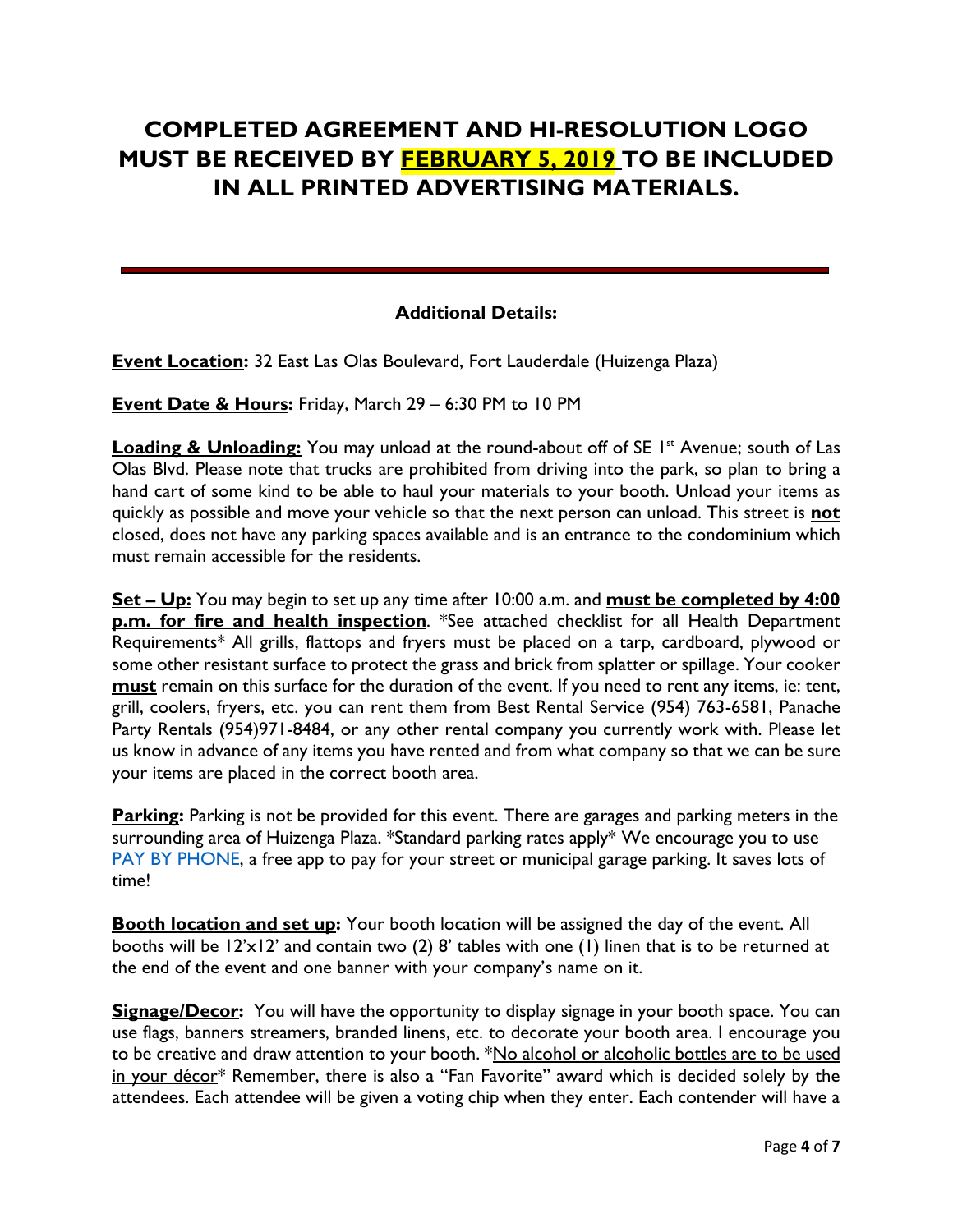voting box placed at their booth for the attendees to place their voting chip into if they wish to vote for that restaurant. Giveaways are permitted at your booth. Glass is not permitted in the park.

**Electricity:** Electricity is limited in the park, please advise if you need electric and we will design the layout accordingly. It is your responsibility to bring extension cords. Riverwalk Fort Lauderdale will not provide extension cords. If you bring extension cords it is your responsibility to take them with you. Riverwalk Fort Lauderdale will not be liable for any items left at the park.

**Take Down:** Take down must be completed by 11:30 p.m. It is the sole responsibility of each restaurant to properly remove and dispose of all food and trash from their booth at the end of the event. Please advise us if you need more time. There will be a grease recycling container on site to dispose of any oil or grease that is left at the end of the event. **YOU ARE REQUIRED TO DISPOSE OF YOUR GREASE/OIL.** As the container makes its way around, please be sure to dispose of your grease and/or oil properly. If you rent fryers, please note that it is your responsibility to drain the oil from the fryers before they are returned.

**\*Please be prepared to provide your food for the duration of the event\***

**\* You are not allowed to give out any alcoholic beverages\***

**Important phone numbers:** Office phone (954) 468-1541, ext. 204 Cell phone (954) 850-0021 Fax (954) 468-1542

### **FOOD CONTEST RULES AND JUDGING CRITERIA WILL BE SENT AT A LATER DATE**



# **RIVERWALK FORT LAUDERDALE BURGER BATTLE™ X RESTAURANT PARTICIPATION AGREEMENT**

**PLEASE FILL OUT AND EMAIL TO [maureen@goriverwalk.com](mailto:maureen@goriverwalk.com) OR FAX BACK TO (954) 468-1542 BY FEBRUARY 5, 2019**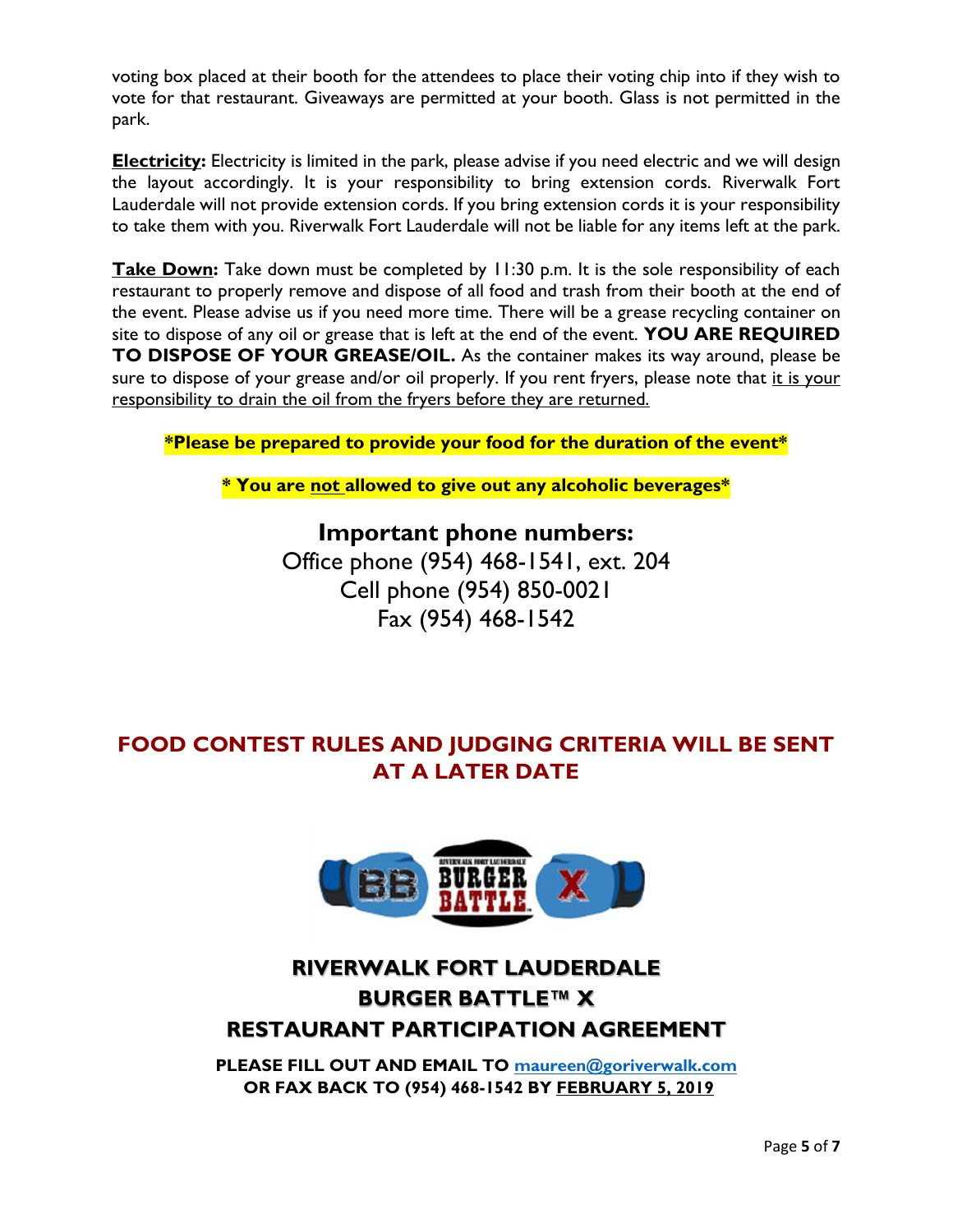|                                                                                                                                                                         | Work Phone _______________________________Cell Phone ___________________________            |
|-------------------------------------------------------------------------------------------------------------------------------------------------------------------------|---------------------------------------------------------------------------------------------|
|                                                                                                                                                                         |                                                                                             |
|                                                                                                                                                                         |                                                                                             |
| In-kind service/donation value \$                                                                                                                                       |                                                                                             |
|                                                                                                                                                                         | Do you need electrical hook up (bring extension cords, they will NOT be provided)? _______  |
|                                                                                                                                                                         | Are you bringing your own $12x12$ canopy or is it coming from a rental company? ___________ |
| Did you order rental equipment, if so, what items and what company are they coming from?                                                                                |                                                                                             |
|                                                                                                                                                                         |                                                                                             |
|                                                                                                                                                                         | How many promotional postcards may we get to you to distribute? ______________________      |
|                                                                                                                                                                         | How many posters (11"x17") are you able to place around your business?                      |
| Every person inside of the event perimeter must be wearing a branded wristband, including<br>staff. How many staff members will be coming to tend your booth (up to 8)? |                                                                                             |
|                                                                                                                                                                         | *Due to capacity restrictions in this gated event, there are no exceptions*                 |